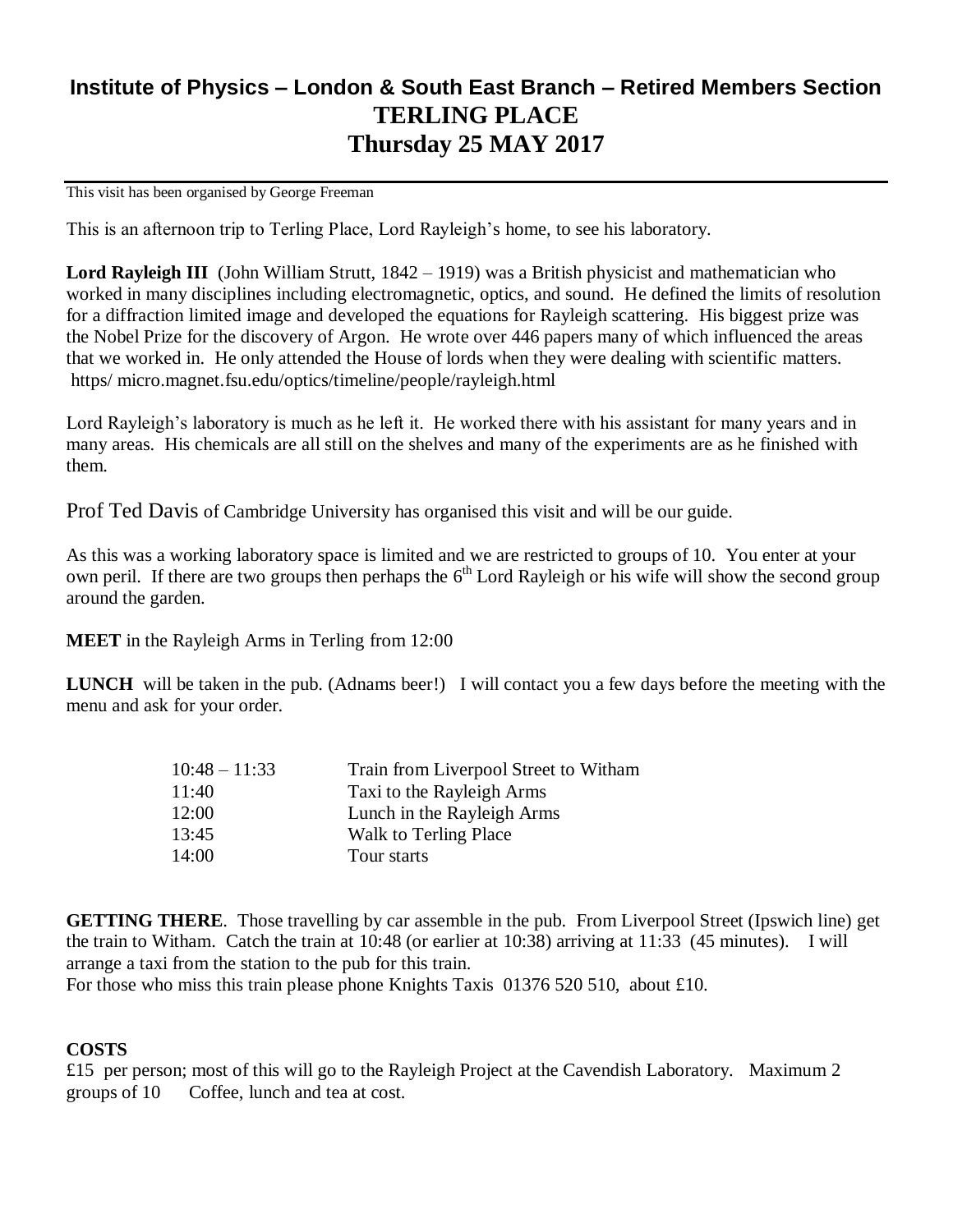After lunch we will reassemble at the Farm Office. Prof Davis will join us there if he does not at the pub.

Booking closes 23 May. Remember, maximum of 20.

## **CONTACTS**

Before the meeting. Tony Colclough 020 8398 0766 or 07930 171 307 [tonycolclough@tiscali.co.uk](mailto:tonycolclough@tiscali.co.uk) Or [georgefreeman@georgefreeman.force9.net](mailto:georgefreeman@georgefreeman.force9.net) 020 8979 1271 On day of visit. George Freeman 07941 916 944

**LATE JOINERS** - please phone me to find where we are.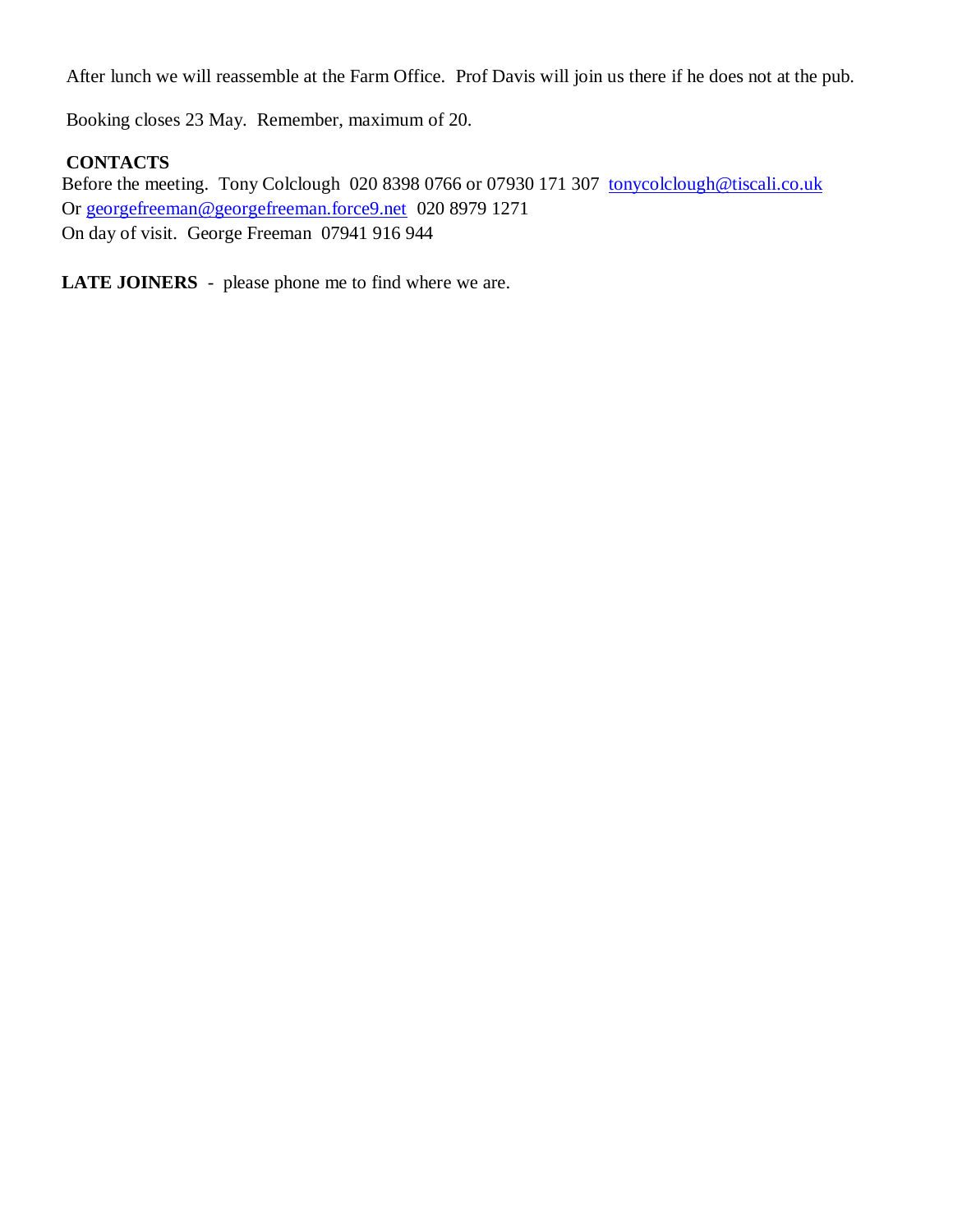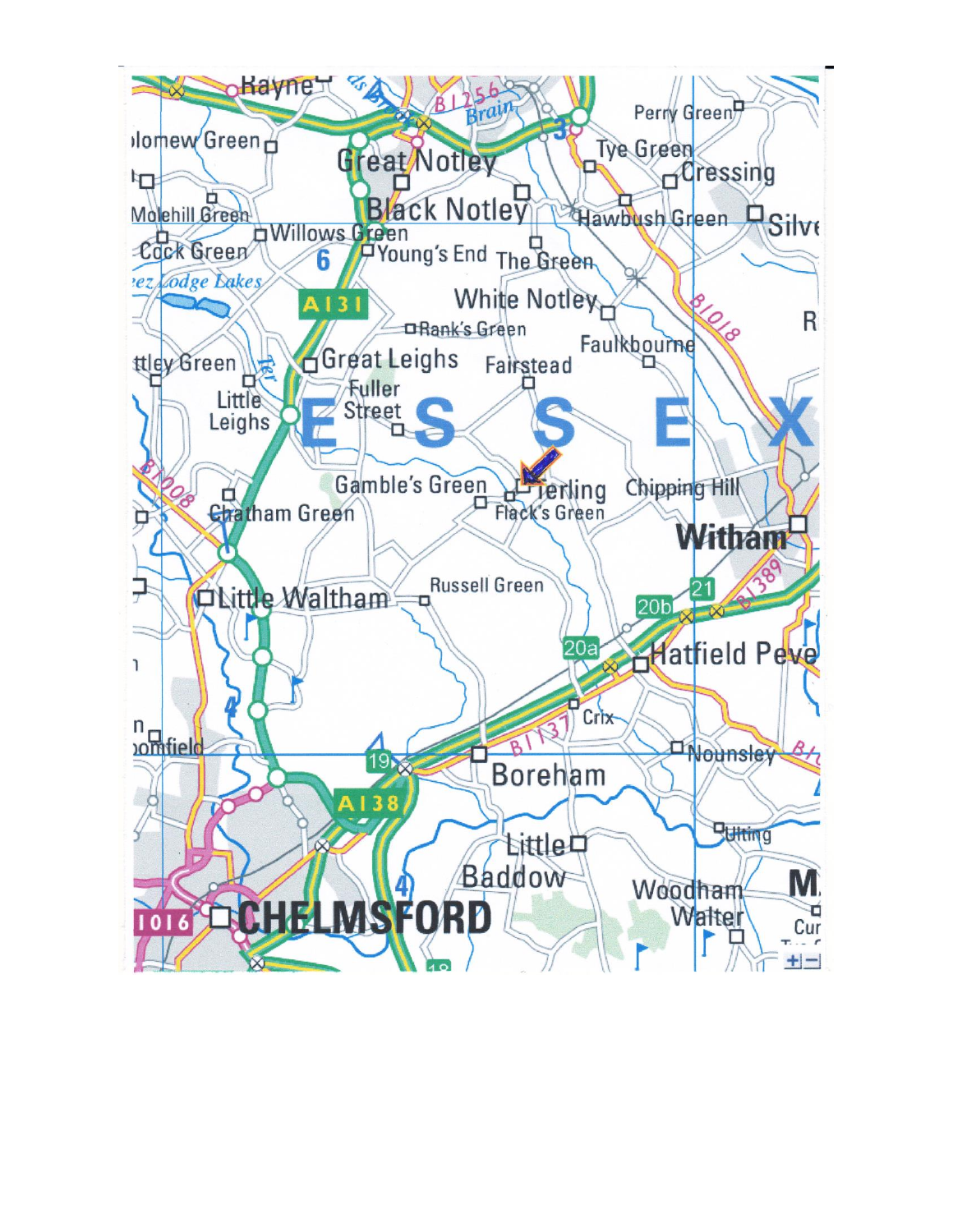